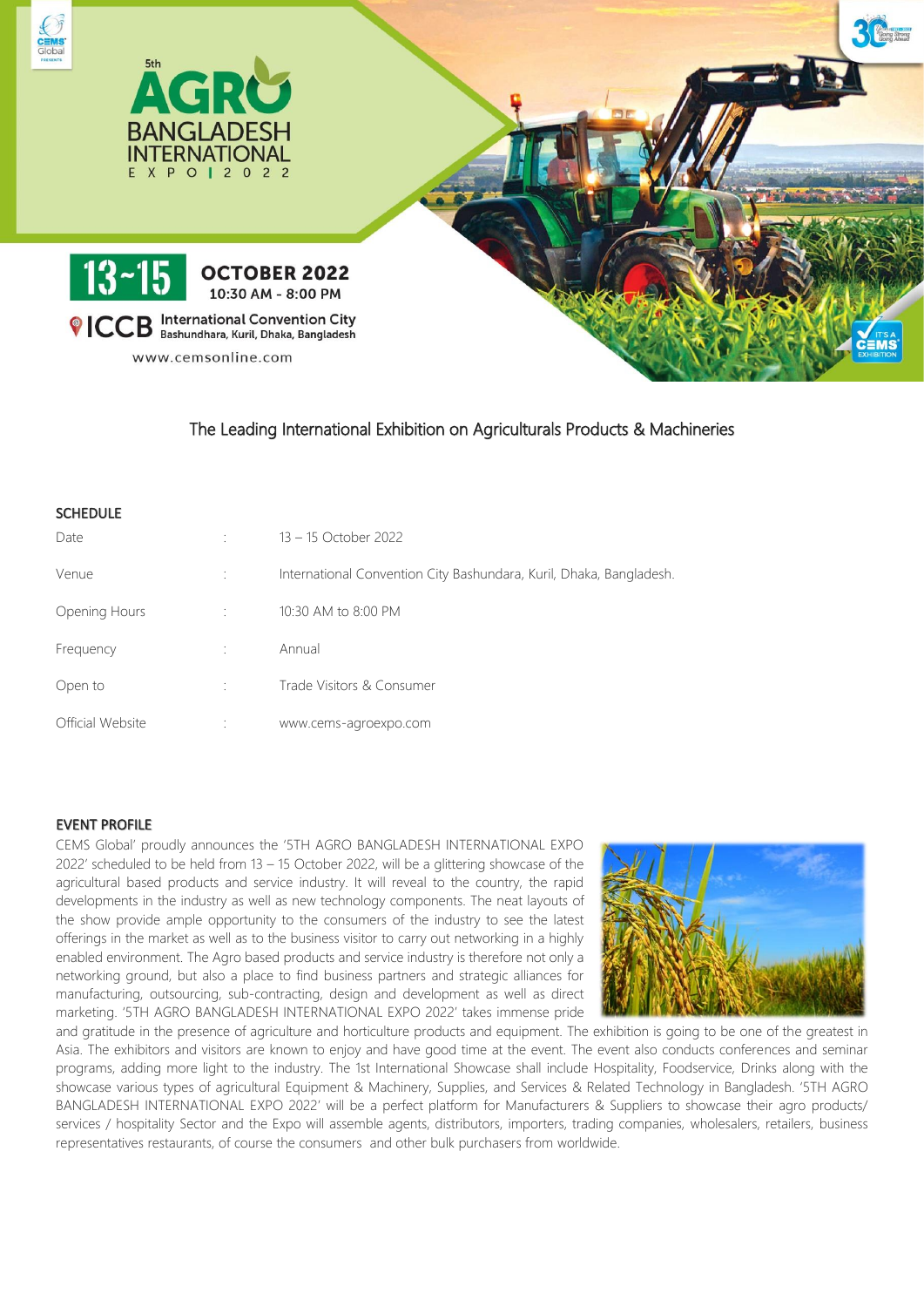## WHY BANGLADESH? WHY NOW?

Bangladesh began its journey in 1971 with a production of 10 million Metric Ton rice, the staple food for its about 76 million people inhabiting in a 142 thousand square kilometers of land. Despite shrinking of cultivable lands due to the growing population, expansion of industrial sectors, and also severe impacts of climate change, Bangladesh managed to triple its rice production which is over 34 million Metric Ton now in a cultivable land of 8.5 million hectares only. The contribution of agriculture sector to the GDP of the nation is 14.75 percent and it still absorbs the biggest share of labour force. Bangladesh has made remarkable development in agriculture sector in recent years. It Is not doubt that the agriculture sector of Bangladesh is a Major sector and investing in this sector is almost always rewarding because the country has such a long term experience in the industry. Not only does the Nation successfully grow enough crops to feed its population but it is also involved in mass export of Rice, Jute & Tea. It is said that approximately 30% of Bangladesh's GDP comes from agriculture and this sector employs 60% of the Labour force of the country- which makes it largest producing economic sector of the country.



## PROFILE OF EXHIBITS

Agro Exhibits: Manufacturers and Distributors of Farm Machinery | Organic Agricultural Products | Organizations associated with: Spices & Medicinal Plants | Animal Food & Health | Government Departments | Inputs for Organic Agriculture | Equipment Agricultural Sector | Agro Exhibit: Agricultural Machinery and Technologies | Agriculture Seed Processor Units| Agricultural Products Manufacturers, Importers, Traders, Wholesalers | Agricultural Cures | Organic Agriculture Sectors | Fisheries & Animal Husbandry Machineries , Animal Care and veterinary Services | Animal Breeding Equipment | Poultry and Poultry Equipment | Tractors and Combines | Sub-Industry | Irrigation Techniques | Greenhouse Construction and Equipment | Seed, Seedling, Sapling and Gardening Service Providers | Gardening Equipment | Biotechnology & Tissue Culture Technology | Post Harvest Handling Equipment



| Certification Agencies | Horticulture Processing Technology| Plasticulture, Aquaculture process providers and equipment | Aquaculture Technology, Workshop Tools & Equipment | Digital Temperature Controller & Data Logger | Ecological Agriculture Measuring and Recording Equipment | Cooling Pads & Heat Extractors| Transportation service providers | Manual Tools | Alternative Energy Sources | Banking & Insurance Service providers | Agro Related Institutions and Companies |

### PROFILE OF VISITORS

'5TH AGRO BANGLADESH INTERNATIONAL EXPO 2022' will be a perfect platform for Decision Makers, CEO, MD, GM, Managers, Food Technologist, Owners from the below industries: Association | Bakeries | Bakery & Confectionery Manufacturers | Catering Management| Chefs | Clubs and Resorts| Common public| Convenience Retailers | Food Catering | Food marts | Food Manufacturers | Food Technologists | Foodservice Equipment| High rank officers from government sector etc| Hotel & Resort Management| Hotel Supplies Dealers | Convenience Retailers Hypermarkets| Decision and policy makers of the industry| Departmental Stores | Departmental Stores Managers | Dieticians | Electronic and print media | Exporter | F & B Importers & Distributors | Fast Food Chains | Fast Food Outlets | Food Beverage services providers | Financial Company | Hypermarkets | Importers, Distributors,



Wholesalers and Retailers | Leisure & Entertainment Staff | Manufacturer | Merchants | Nutritionists | Packaging and Distribution Centers | Policy makers IRestaurant Management | Sales and marketing department of the food industry | Grocery and Convenience Stores | Supply Chain Distributors | Airline etc.

#### ABOUT CEMS-GLOBAL (ORGANIZER):

CEMS-Global USA, based in New York, is a professional Multinational Exhibition & Convention Organizer, having its operations across 4 continents. Established in 1992, CEMS-Global, in this span of 30 years has been committed to organizing Professional B2B Trade Shows for important Business sectors of the trade and economy. In this span of almost 3 decades, CEMS-Global has partnered with several Business Associations, Chamber of Commerce's, Export Promotion Councils, International Trade Promotion organizations, Governments. Our successful 40 Trade shows per annum in highly potential and developing countries of the world across 4 continents have benefited hundreds of thousands of Manufacturers, Several Industry sectors and boosted International Trade & Development in many countries.

With our 40 Trade Shows on important business sectors and commendable presence globally across 4 continents, we transform our Events into successful Trade Shows with focus on our knowledge, skill, finesse and creativity. We bring all these attributes together to reinvent events….to transform the ordinary into extraordinary and producing successful Trade Shows in important and potential markets around the world. As a company with Global presence and a wide-ranging proven track record, CEMS-Global USA also provides High-Value Management & Strategy Consultancy Services and lays its knowledge, its vast global experience at the disposal of the Client and assists Trade/ Business Associations and Enterprises improve work strategies, improve efficiency & performance or entering new markets, with our proven system to reach the goal. Great people make great partnerships! CEMS-Global's dedicated team stands with you in making a right decision for your participation in a Trade Show or enhance your Businesses in the next important market for you that will yield exceptional results. With over 750 Trade Shows, 54,577+ Exhibitors, 1.65+ Million Attendees in our portfolio; we are devoted to take you where markets are….